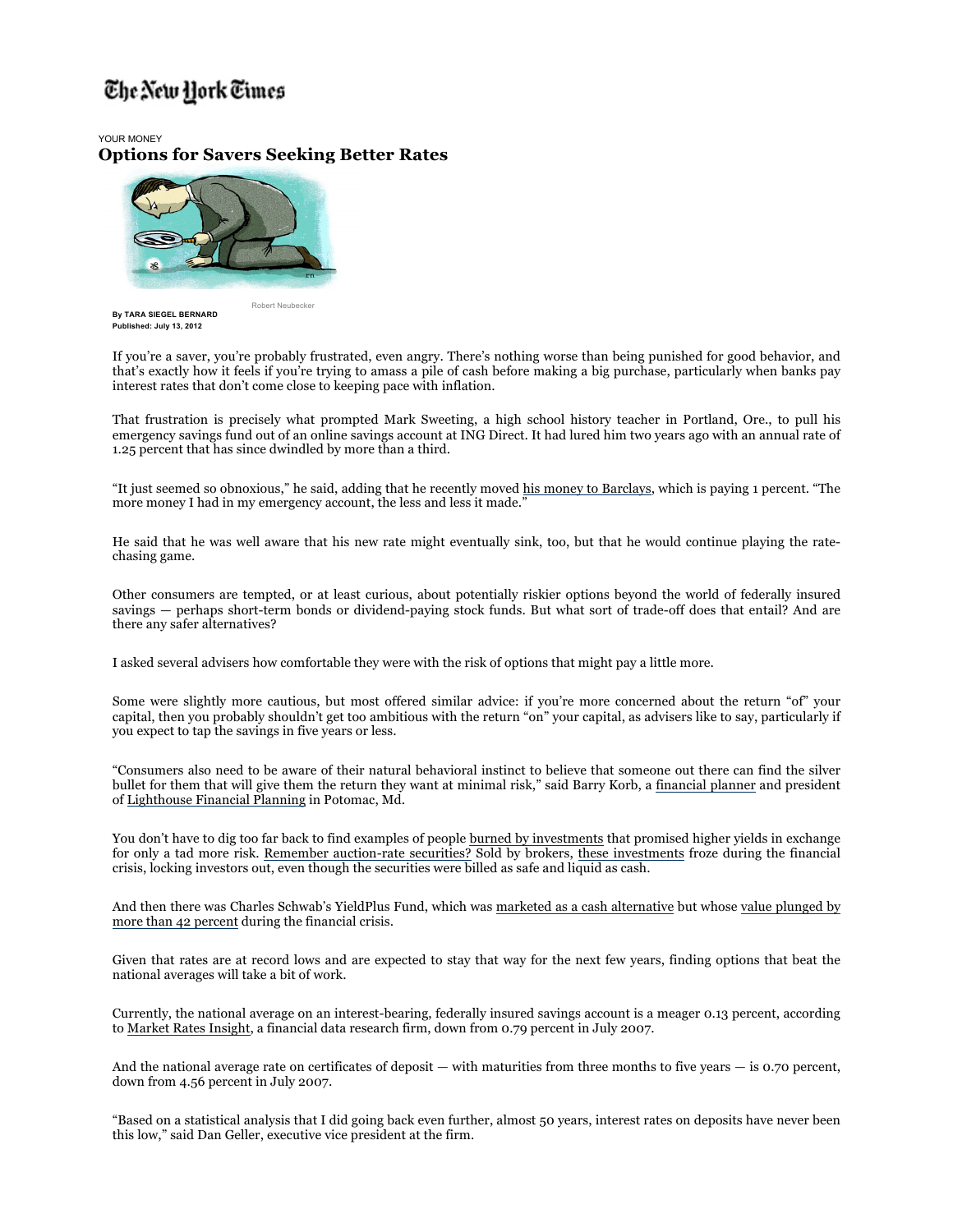Considering that the inflation rate is running at about 1.7 percent a year (and many consumers are experiencing even higher costs), many savers are losing purchasing power. So here are a few options to consider.

**LESS THAN A YEAR OR TWO** For people who need to tap their funds within a year — whether for an emergency or a short-term goal like a down payment on a home or a car — experts advise keeping your money as liquid and safe as possible.

So you might start searching for a higher-yielding online savings account on Web sites like MoneyRates.com, Bankrate.com or MoneyAisle.com, where bank and credit unions "bid" on how much they're willing to pay you in interest (though a recent search in my Brooklyn ZIP code yielded an unimpressive 0.50 percent).

When evaluating these accounts, pay close attention to any investment minimums, fees or other restrictions. For now, TIAA Direct appears to be offering one of the highest-yielding savings rates at 1.24 percent.

The Web site Nerd Wallet has come out with a monthly interest-rate monitor, which lists deposit accounts that beat one measure of inflation, as my colleague Ann Carrns recently pointed out on our Bucks blog. Many of the accounts were offered by credit unions, which usually have eligibility restrictions, but it's worth perusing.

Certificates of deposit obviously aren't as liquid as savings accounts, but you can seek out higher-yielding C.D.'s with terms that will mature when you need the money. Or, you can consider playing a little game with Ally Bank's five-year C.D., which pays 1.73 percent; it charges a penalty that amounts to 60 days' worth of interest if you withdraw your money before the C.D. matures. This lets you take advantage of a relatively attractive rate with a minimal penalty should rates spike and you want to reinvest your money elsewhere, Mr. Korb said. He figures that plunking your money into Ally's five-year certificate of deposit, as long as you can keep your money there for about six months, would be a better choice than its one-year C.D., which pays 1.01 percent.

Savings accounts, C.D.'s and money market deposit accounts are generally insured by the Federal Deposit Insurance Corporation up to \$250,000 per depositor per bank. Federally insured credit unions generally follow the same rules as banks. (And money market deposit accounts shouldn't be confused with money market mutual funds, which are not insured; the seven-day average rate on taxable money funds was a mere 0.03 percent as of July 3, not far from its record low, according to iMoneyNet.)

**TWO TO OVER THREE YEARS** Several financial planners recommend sticking with the ultrasafe options described above even if you have a little more time. But short-term bond funds may be appropriate for some savers, as long as they fully understand and can handle the risks.

So what are the risks? Rising interest rates, for one. When rates rise, bond prices will fall. This is especially important for bond fund investors; if you hold an individual bond until maturity, you will generally receive your initial investment back. But assembling this type of portfolio typically isn't cost-effective for smaller investors.

Bond funds with shorter maturities are less susceptible to interest rate risk. That's why it is important to pay attention to a fund's duration, which measures its sensitivity to rate changes. Generally speaking, for every percentage point that rates rise, a bond's value will decline by its duration (stated in years). So if rates climb by one percentage point, the value of a bond fund with an average duration of two years will drop by 2 percent.

"If you absolutely need X amount on a certain date, such as for a college tuition bill that must be paid by Aug. 25, that's one thing," said Russell Wild, an investment adviser and bond expert. But if you have some "fudge room" for hitting a short-term goal, like buying a car, he said you may consider splitting your money between a savings account and a short-term bond fund that invests in high-quality, or investment-grade, bonds, like the Vanguard Short-Term Investment-Grade Fund. The fund currently pays 1.59 percent (after expenses) for those with at least \$3,000 to invest, and pays an even higher 1.70 percent for people who put in more than \$50,000. (A more diversified but lower-yielding alternative is the Vanguard Short-Term Bond Index fund.)

The danger, of course, is that you can lose money. Beyond interest rates, there are other potential pitfalls, including the risk of default. Mr. Wild points out that, during the height of the financial crisis in 2008, the investment-grade bond fund lost 4.65 percent. "It's a gamble you're taking, for sure," he said. "But the odds are heavily in your favor."

Other low-cost options recommended by planners included the Vanguard Short-Term Treasury Fund, which invests only in government-backed Treasury securities and has an average duration of 2.2 years (but it currently yields a meager 0.23 percent). People in higher tax brackets may consider the Vanguard Short-Term Tax-Exempt Fund, which invests in municipal securities — meaning investments that are generally exempt from federal income taxes, unless you're subject to the alternative minimum tax — with an average duration of 1.2 years and currently yielding 0.42 percent.

"If one is considering investing in an ultrashort bond fund, keep in mind that they can vary significantly in their risks and rewards," said George Kiraly Jr., president of the LodeStar Advisory Group in Short Hills, N.J. Review the credit quality and maturity dates of the fund's investments, as well as its duration and overall costs, he added. Also look at how well it